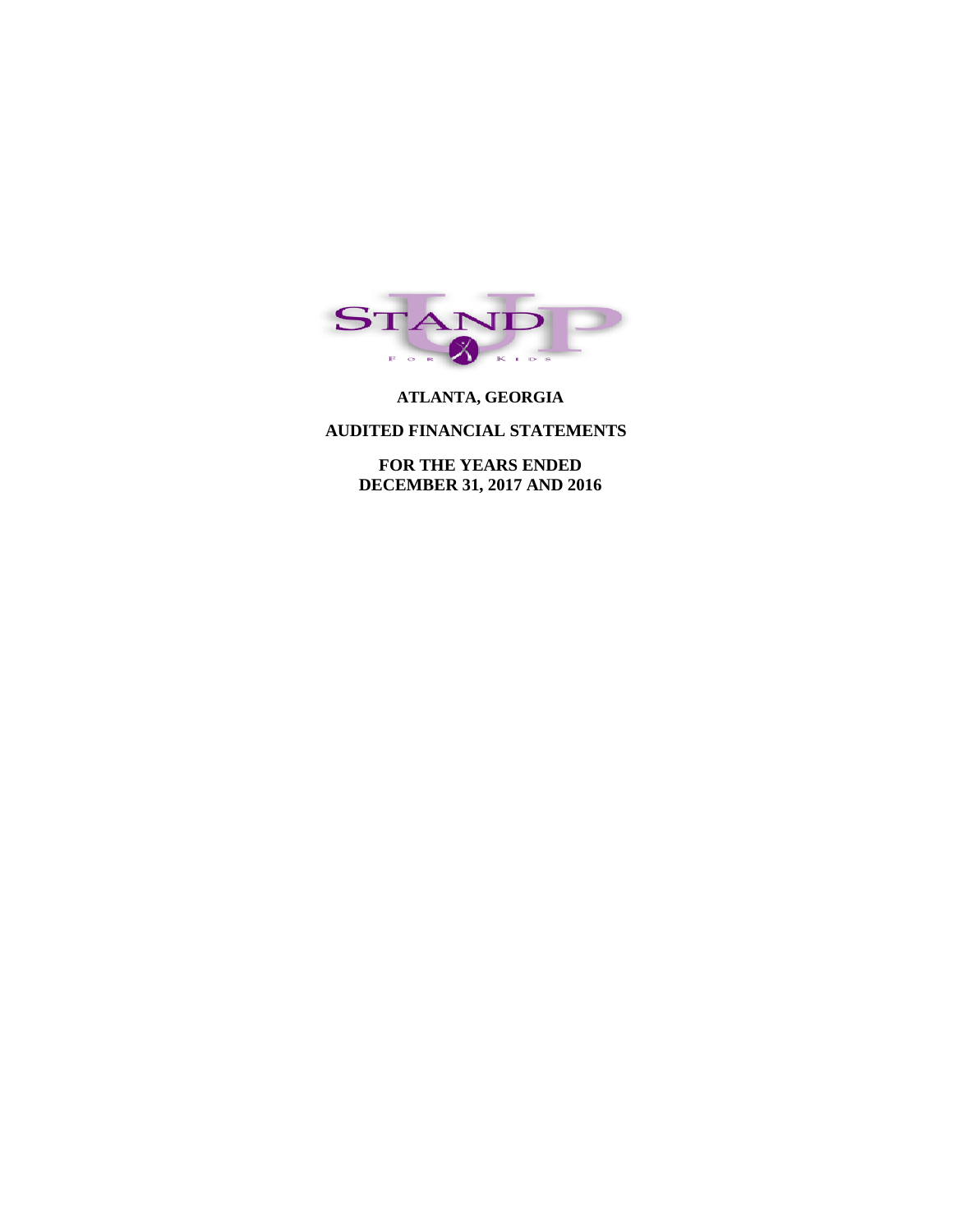# **STANDUP FOR KIDS INDEX TO FINANCIAL STATEMENTS DECEMBER 31, 2017 AND 2016**

|                                         | <b>PAGE</b>           |
|-----------------------------------------|-----------------------|
| <b>INDEPENDENT AUDITOR'S REPORT</b>     |                       |
| STATEMENTS OF FINANCIAL POSITION        |                       |
| STATEMENTS OF ACTIVITIES AND NET ASSETS | $\mathcal{D}_{\cdot}$ |
| STATEMENTS OF FUNCTIONAL EXPENSES       | $3-4$                 |
| <b>STATEMENTS OF CASH FLOWS</b>         |                       |
| NOTES TO FINANCIAL STATEMENTS           | 6-9                   |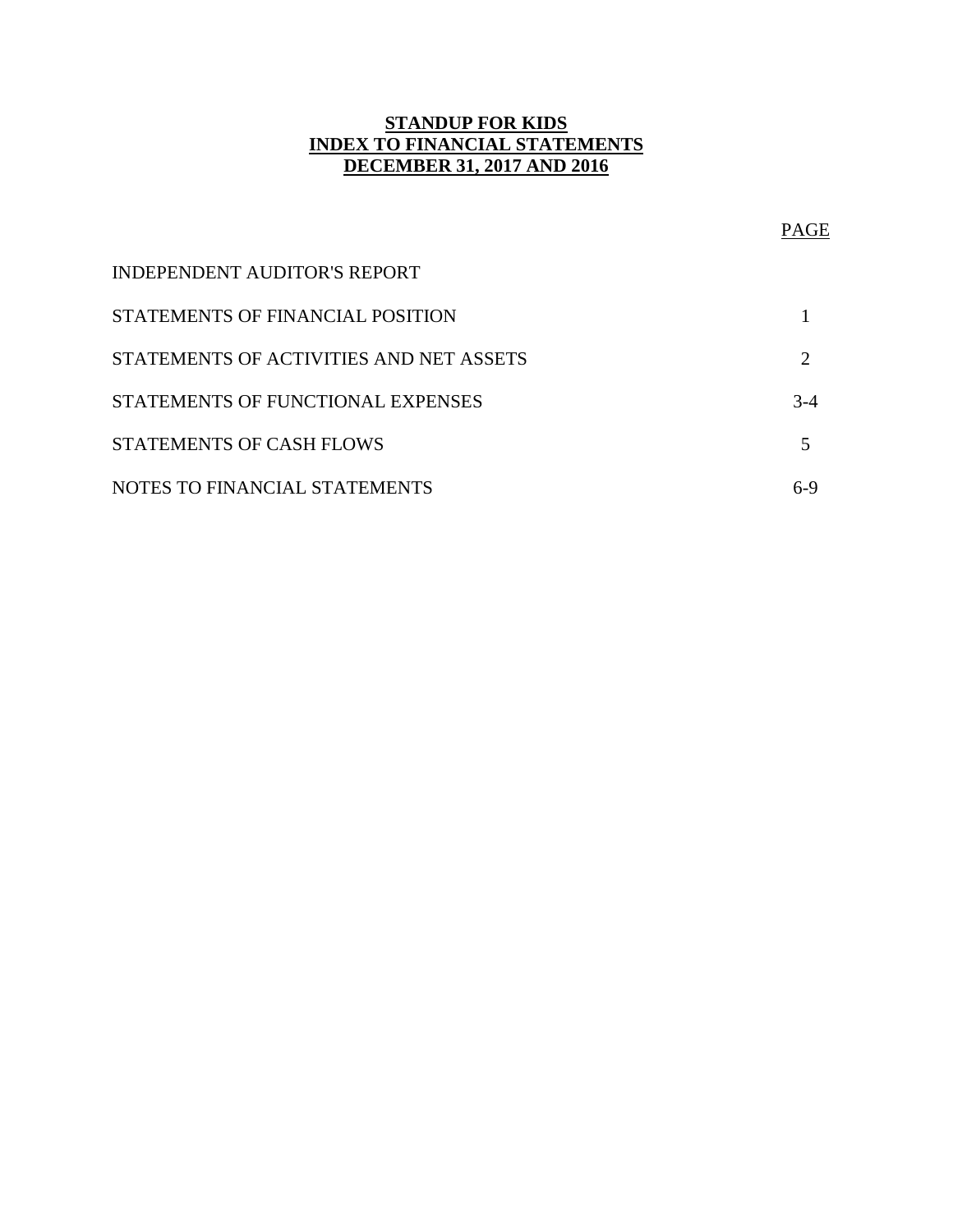

## INDEPENDENT AUDITOR'S REPORT

To the Board of Directors StandUp For Kids Atlanta, Georgia

We have audited the accompanying financial statements of StandUp For Kids (a nonprofit organization) (the "Organization"), which comprise the statements of financial position as of December 31, 2017 and 2016, and the related statements of activities and net assets, functional expenses and cash flows for the years then ended, and the related notes to the financial statements.

#### *Management's Responsibility for the Financial Statements*

Management is responsible for the preparation and fair presentation of these financial statements in accordance with accounting principles generally accepted in the United States of America; this includes the design, implementation, and maintenance of internal control relevant to the preparation and fair presentation of financial statements that are free from material misstatement, whether due to fraud or error.

#### *Auditor's Responsibility*

Our responsibility is to express an opinion on these financial statements based on our audits. We conducted our audits in accordance with auditing standards generally accepted in the United States of America. Those standards require that we plan and perform the audits to obtain reasonable assurance about whether the financial statements are free from material misstatement.

An audit involves performing procedures to obtain audit evidence about the amounts and disclosures in the financial statements. The procedures selected depend on the auditor's judgment, including the assessment of the risks of material misstatement of the financial statements, whether due to fraud or error. In making those risk assessments, the auditor considers internal control relevant to the Organization's preparation and fair presentation of the financial statements in order to design audit procedures that are appropriate in the circumstances, but not for the purpose of expressing an opinion on the effectiveness of the Organization's internal control. Accordingly, we express no such opinion. An audit also includes evaluating the appropriateness of accounting policies used and the reasonableness of significant accounting estimates made by management, as well as evaluating the overall presentation of the financial statements.

We believe that the audit evidence we have obtained is sufficient and appropriate to provide a basis for our audit opinion.

#### *Opinion*

In our opinion, the financial statements referred to above present fairly, in all material respects, the financial position of StandUp For Kids as of December 31, 2017 and 2016, and the changes in its net assets and its cash flows for the years then ended in accordance with accounting principles generally accepted in the United States of America.

Joues and Kolb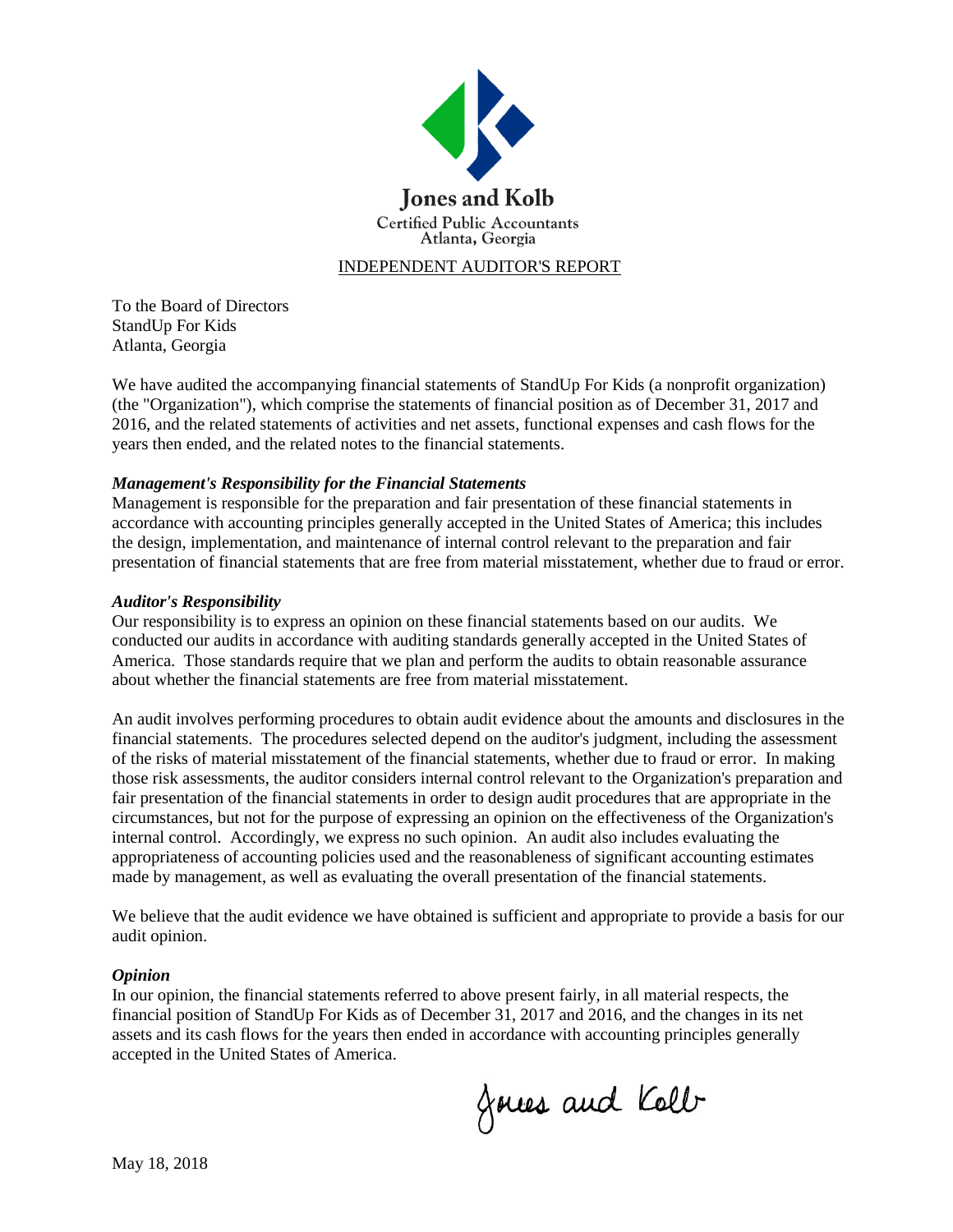# **STANDUP FOR KIDS STATEMENTS OF FINANCIAL POSITION DECEMBER 31, 2017 AND 2016**

# **ASSETS**

|                                  | 2017 |           | 2016 |           |  |
|----------------------------------|------|-----------|------|-----------|--|
| <b>CURRENT ASSETS</b>            |      |           |      |           |  |
| Cash                             | \$   | 983,502   | \$   | 669,969   |  |
| Restricted cash                  |      | 311,615   |      | 311,636   |  |
| Contributions receivable         |      | 156,291   |      | 168,950   |  |
| Prepaid expenses                 |      | 18,553    |      | 13,203    |  |
| Total current assets             |      | 1,469,961 |      | 1,163,758 |  |
| PROPERTY AND EQUIPMENT, NET      |      | 592       |      | 1,762     |  |
| <b>DEPOSITS AND OTHER ASSETS</b> |      | 28,694    |      | 29,435    |  |
| Total assets                     | \$   | 1,499,247 | S    | 1,194,955 |  |

# **LIABILITIES AND NET ASSETS**

| <b>CURRENT LIABILITIES</b>            |                 |                 |
|---------------------------------------|-----------------|-----------------|
| Accounts payable and accrued expenses | \$<br>34,980    | \$<br>1,011     |
| Total current liabilities             | 34,980          | 1,011           |
| <b>NET ASSETS</b>                     |                 |                 |
| Unrestricted                          |                 |                 |
| Undesignated                          | 1,165,048       | 924,018         |
| Board designated                      | 158,937         | 158,937         |
| Total unrestricted                    | 1,323,985       | 1,082,955       |
| Temporarily restricted                | 140,282         | 110,989         |
| Total net assets                      | 1,464,267       | 1,193,944       |
| Total liabilities and net assets      | \$<br>1,499,247 | \$<br>1,194,955 |

The accompanying notes to financial statements are an integral part of these statements.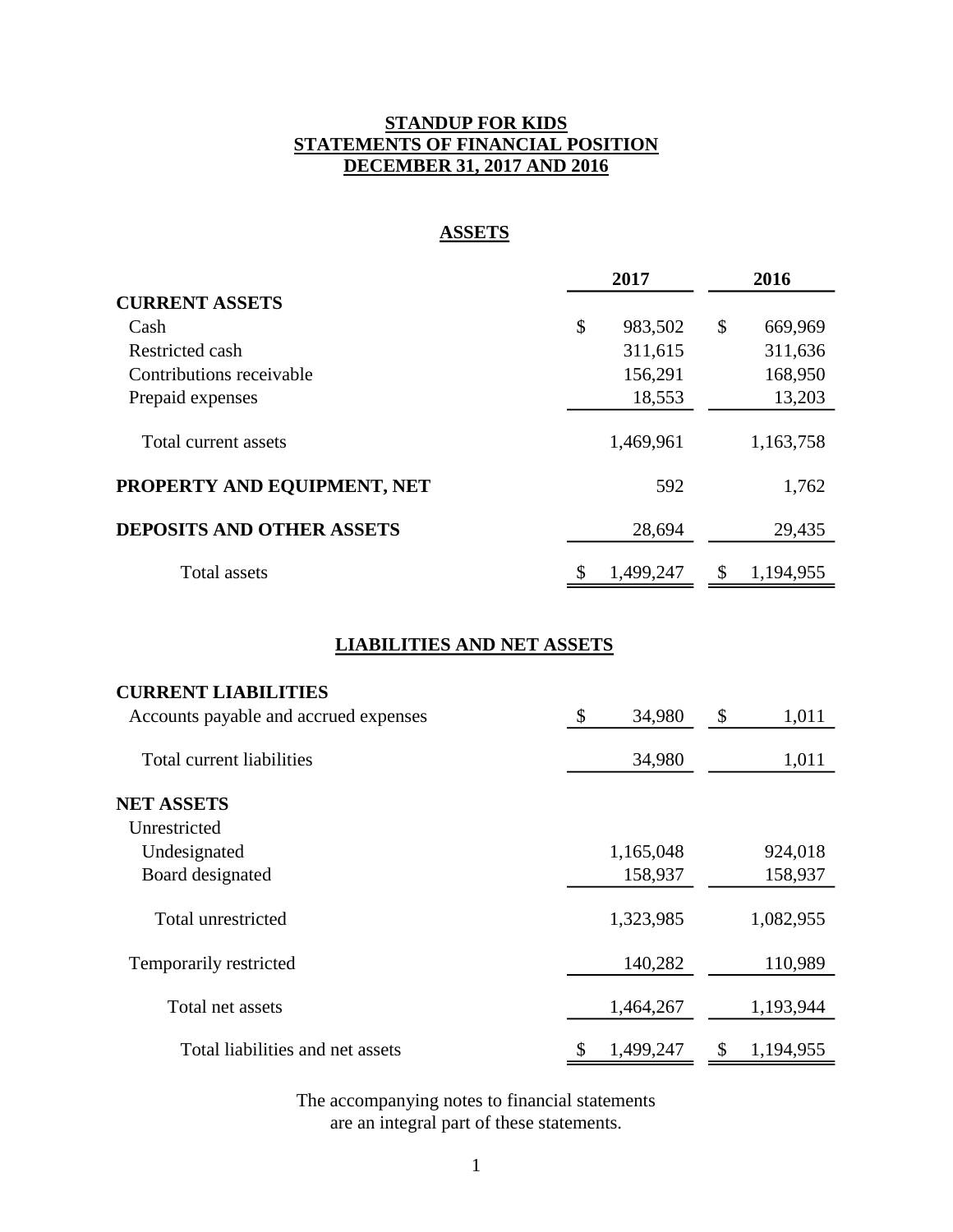# **STANDUP FOR KIDS STATEMENTS OF ACTIVITIES AND NET ASSETS FOR THE YEARS ENDED DECEMBER 31, 2017 AND 2016**

|                                                                        | 2017 |            |               | 2016      |
|------------------------------------------------------------------------|------|------------|---------------|-----------|
| <b>CHANGE IN UNRESTRICTED NET ASSETS</b><br><b>REVENUE AND SUPPORT</b> |      |            |               |           |
| Individual contributions                                               | \$   | 392,873    | \$            | 323,010   |
| Foundation contributions                                               |      | 305,956    |               | 199,989   |
| <b>Business contributions</b>                                          |      | 143,104    |               | 211,222   |
| Other contributions                                                    |      | 234,585    |               | 214,405   |
| In-kind contributions                                                  |      | 315,610    |               | 328,558   |
| Special event revenue                                                  |      | 11,924     |               | 27,741    |
| Direct costs of special events                                         |      | (540)      |               |           |
| Other income                                                           |      | 9,752      |               | 4,531     |
| Total revenue and support                                              |      | 1,413,264  |               | 1,309,456 |
| <b>NET ASSETS RELEASED FROM DONOR</b>                                  |      |            |               |           |
| <b>RESTRICTIONS</b>                                                    |      | 125,637    |               | 117,812   |
| Total unrestricted revenue and support                                 |      | 1,538,901  |               | 1,427,268 |
| <b>EXPENSES</b>                                                        |      |            |               |           |
| Program services                                                       |      | 1,114,703  |               | 964,483   |
| Management and general                                                 |      | 98,853     |               | 102,193   |
| Fundraising                                                            |      | 84,315     |               | 119,232   |
| Total expenses                                                         |      | 1,297,871  |               | 1,185,908 |
| Change in unrestricted net assets                                      |      | 241,030    |               | 241,360   |
| <b>CHANGE IN TEMPORARILY RESTRICTED</b><br><b>NET ASSETS</b>           |      |            |               |           |
| <b>Restricted contributions</b>                                        |      | 154,930    |               | 67,651    |
| Net assets released from donor restrictions                            |      | (125, 637) |               | (117,812) |
| Change in temporarily restricted net assets                            |      | 29,293     |               | (50, 161) |
| <b>CHANGE IN NET ASSETS</b>                                            |      | 270,323    |               | 191,199   |
| NET ASSETS, BEGINNING OF YEAR                                          |      | 1,193,944  |               | 1,002,745 |
| NET ASSETS, END OF YEAR                                                | \$   | 1,464,267  | $\mathcal{S}$ | 1,193,944 |

The accompanying notes to financial statements are an integral part of these statements.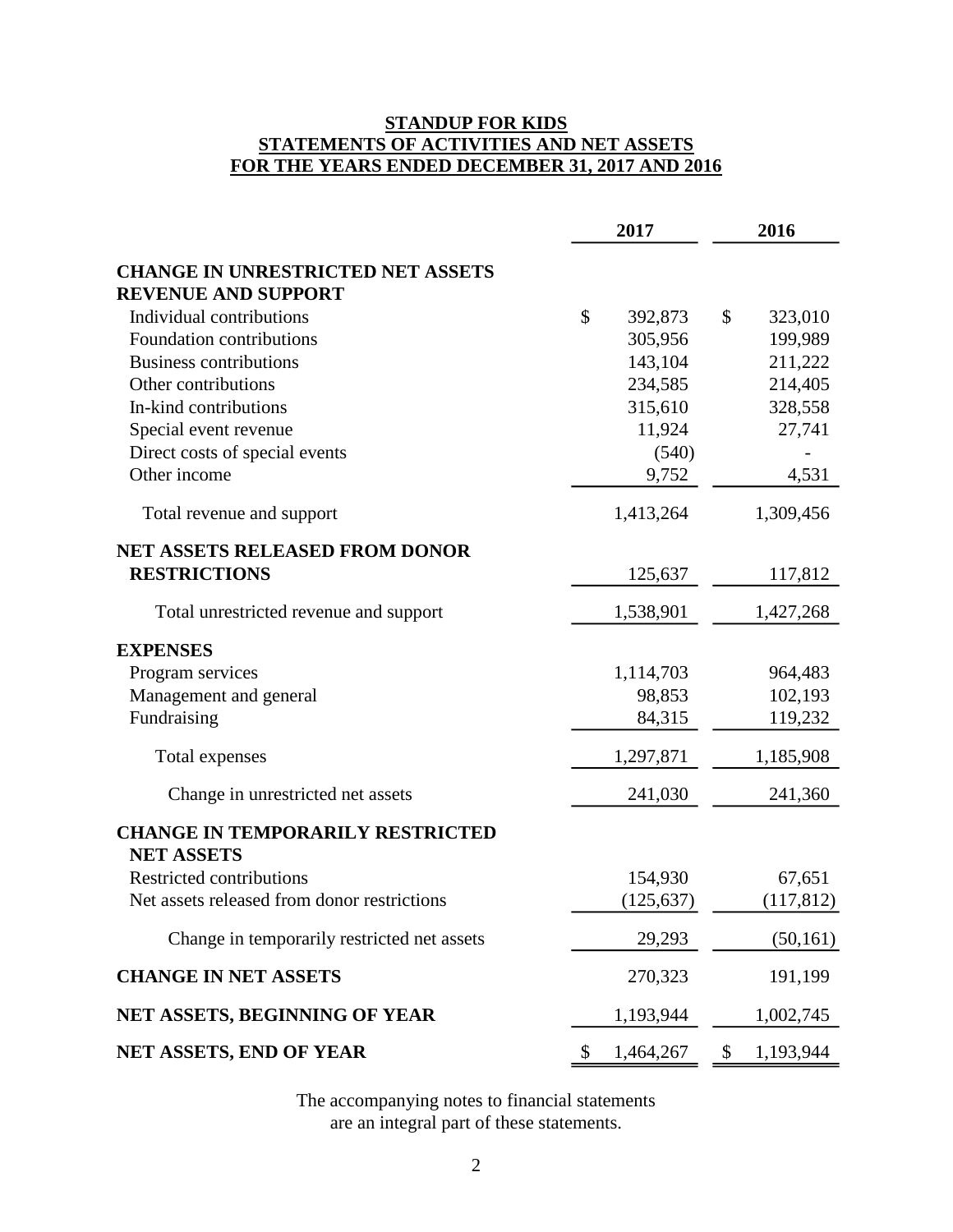# **STANDUP FOR KIDS STATEMENT OF FUNCTIONAL EXPENSES FOR THE YEAR ENDED DECEMBER 31, 2017**

|                                  | Program |                 | <b>Management</b> |        |                    |                 | <b>Total</b> |
|----------------------------------|---------|-----------------|-------------------|--------|--------------------|-----------------|--------------|
|                                  |         | <b>Services</b> | and General       |        | <b>Fundraising</b> | <b>Expenses</b> |              |
| Specific assistance              | \$      | 493,834         | \$                |        | \$                 | \$              | 493,834      |
| Salaries and wages               |         | 262,178         |                   | 50,208 | 25,592             |                 | 337,978      |
| Occupancy                        |         | 213,680         |                   | 11,251 | 10,686             |                 | 235,617      |
| Fundraising                      |         |                 |                   |        | 39,587             |                 | 39,587       |
| Professional fees                |         | 12,770          |                   | 13,734 |                    |                 | 26,504       |
| Conferences and meetings         |         | 19,785          |                   | 1,099  | 1,099              |                 | 21,983       |
| Travel                           |         | 18,715          |                   | 1,310  | 561                |                 | 20,586       |
| Payroll taxes and fees           |         | 14,950          |                   | 3,987  | 997                |                 | 19,934       |
| Miscellaneous                    |         | 12,857          |                   | 5,309  | 694                |                 | 18,860       |
| Insurance                        |         | 14,766          |                   | 2,830  | 871                |                 | 18,467       |
| Communications                   |         | 14,312          |                   | 1,678  | 815                |                 | 16,805       |
| Office expense                   |         | 11,273          |                   | 3,933  | 641                |                 | 15,847       |
| Dues and subscriptions           |         | 10,774          |                   | 1,437  | 2,155              |                 | 14,366       |
| Repairs and maintenance          |         | 7,934           |                   | 882    |                    |                 | 8,816        |
| Postage and shipping             |         | 2,621           |                   | 146    | 146                |                 | 2,913        |
| Printing                         |         | 1,808           |                   | 961    | 57                 |                 | 2,826        |
| Advertising and public relations |         | 1,334           |                   | 88     | 356                |                 | 1,778        |
| Depreciation                     |         | 1,112           |                   |        | 58                 |                 | 1,170        |
| Total expenses                   |         | \$1,114,703     | \$                | 98,853 | \$<br>84,315       |                 | \$1,297,871  |

The accompanying notes to financial statements are an integral part of this statement.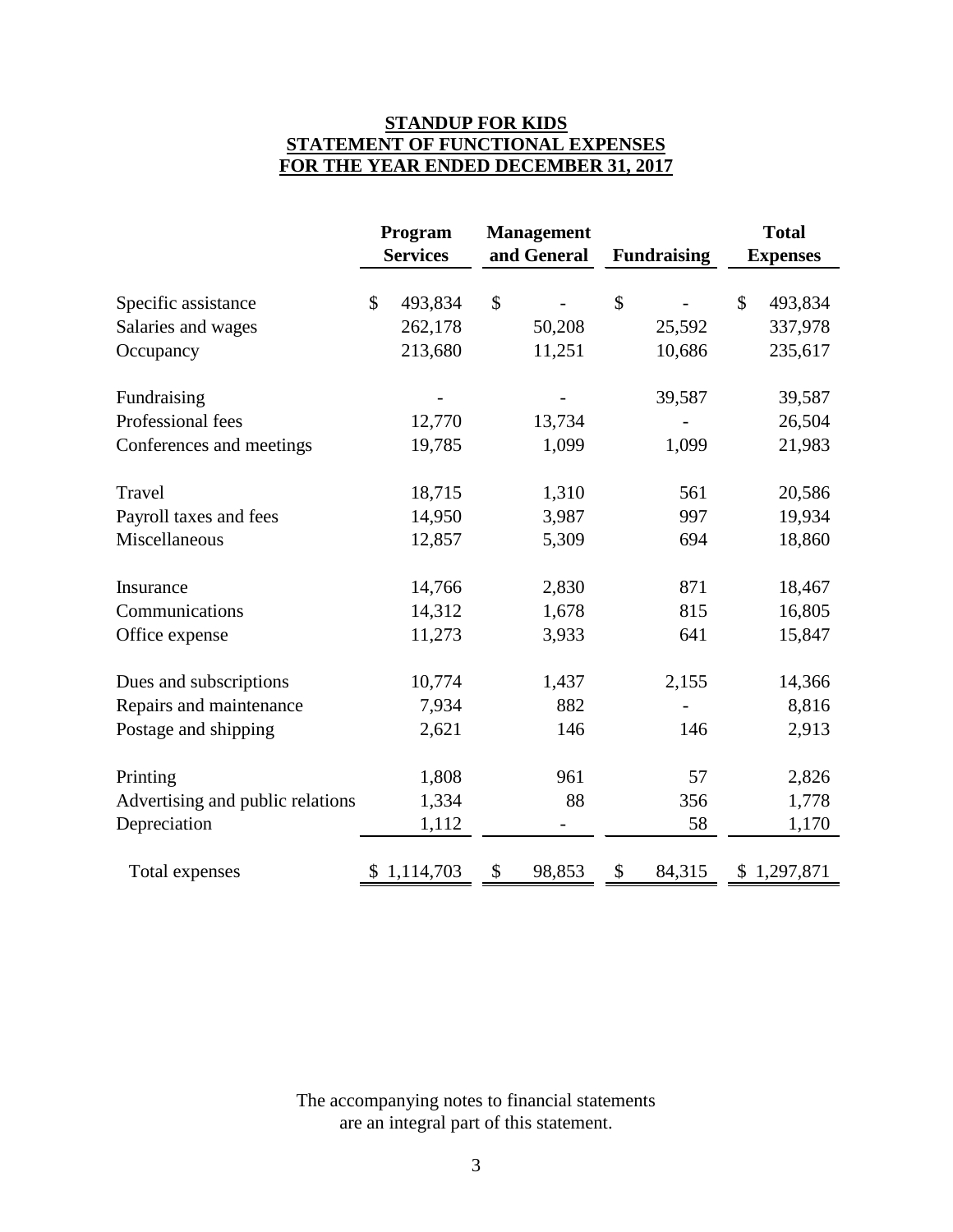# **STANDUP FOR KIDS STATEMENT OF FUNCTIONAL EXPENSES FOR THE YEAR ENDED DECEMBER 31, 2016**

|                                  | Program         | <b>Management</b> |         |    |                    |               |                 |  |  | <b>Total</b> |
|----------------------------------|-----------------|-------------------|---------|----|--------------------|---------------|-----------------|--|--|--------------|
|                                  | <b>Services</b> | and General       |         |    | <b>Fundraising</b> |               | <b>Expenses</b> |  |  |              |
| Specific assistance              | \$<br>453,683   | \$                |         | \$ |                    | $\mathcal{S}$ | 453,683         |  |  |              |
| Salaries and wages               | 197,960         |                   | 46,178  |    | 85,923             |               | 330,061         |  |  |              |
| Occupancy                        | 195,468         |                   | 17,676  |    | 10,166             |               | 223,310         |  |  |              |
| Fundraising                      |                 |                   |         |    | 18,093             |               | 18,093          |  |  |              |
| Professional fees                | 27,578          |                   | 19,355  |    |                    |               | 46,933          |  |  |              |
| Conferences and meetings         | 11,509          |                   | 639     |    | 639                |               | 12,787          |  |  |              |
| Travel                           | 8,043           |                   | 626     |    | 268                |               | 8,937           |  |  |              |
| Payroll taxes and fees           | 10,377          |                   | 2,767   |    | 692                |               | 13,836          |  |  |              |
| Miscellaneous                    | 9,101           |                   | 1,823   |    | 412                |               | 11,336          |  |  |              |
| Insurance                        | 12,681          |                   | 3,778   |    | 793                |               | 17,252          |  |  |              |
| Communications                   | 12,723          |                   | 1,466   |    | 693                |               | 14,882          |  |  |              |
| Office expense                   | 12,144          |                   | 4,902   |    | 476                |               | 17,522          |  |  |              |
| Dues and subscriptions           | 2,334           |                   | 311     |    | 467                |               | 3,112           |  |  |              |
| Repairs and maintenance          | 2,758           |                   | 306     |    |                    |               | 3,064           |  |  |              |
| Postage and shipping             | 2,729           |                   | 161     |    | 152                |               | 3,042           |  |  |              |
| Printing                         | 1,678           |                   | 891     |    | 52                 |               | 2,621           |  |  |              |
| Advertising and public relations | 538             |                   | 179     |    | 178                |               | 895             |  |  |              |
| Depreciation                     | 3,179           |                   | 1,135   |    | 228                |               | 4,542           |  |  |              |
| Total expenses                   | \$<br>964,483   | \$                | 102,193 | \$ | 119,232            |               | \$1,185,908     |  |  |              |

The accompanying notes to financial statements are an integral part of this statement.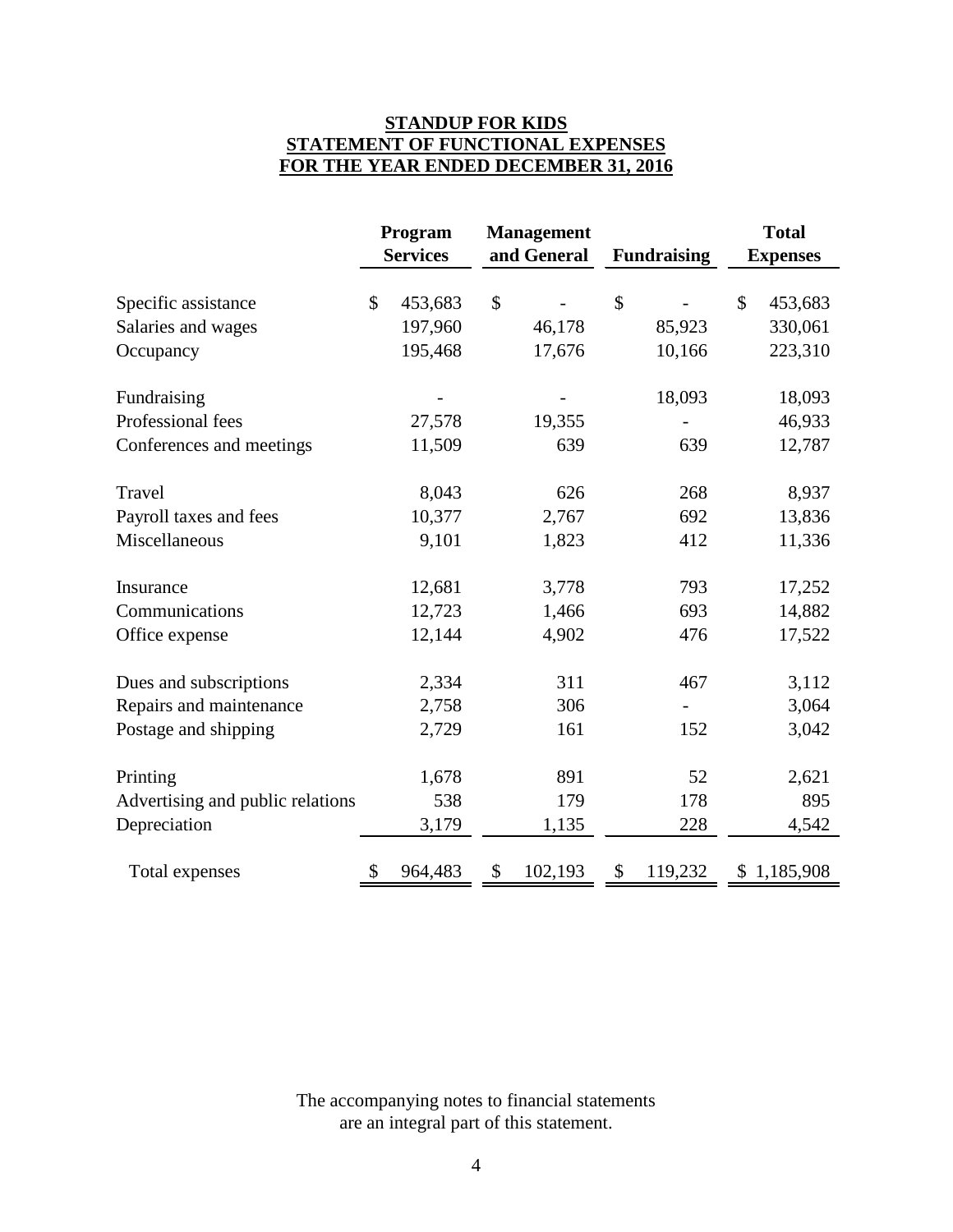# **STANDUP FOR KIDS STATEMENTS OF CASH FLOWS FOR THE YEARS ENDED DECEMBER 31, 2017 AND 2016**

|                                                 |                           | 2017    | 2016 |          |  |
|-------------------------------------------------|---------------------------|---------|------|----------|--|
| <b>CASH FLOWS FROM OPERATING ACTIVITIES</b>     | $\boldsymbol{\mathsf{S}}$ |         |      |          |  |
| Change in net assets                            |                           | 270,323 | \$   | 191,199  |  |
| ADJUSTMENTS TO RECONCILE CHANGE IN              |                           |         |      |          |  |
| NET ASSETS TO NET CASH PROVIDED BY              |                           |         |      |          |  |
| <b>OPERATING ACTIVITIES:</b>                    |                           |         |      |          |  |
| Depreciation                                    |                           | 1,170   |      | 4,542    |  |
| Change in restricted cash                       |                           | 21      |      | (25,371) |  |
| Change in contributions receivable              |                           | 12,659  |      | (35,041) |  |
| Change in prepaid expenses                      |                           | (5,350) |      | 2,780    |  |
| Change in deposits and other assets             |                           | 741     |      | (1,657)  |  |
| Change in accounts payable and accrued expenses |                           | 33,969  |      | (27,062) |  |
| Total adjustments                               |                           | 43,210  |      | (81,809) |  |
| Net cash provided by operating activities       |                           | 313,533 |      | 109,390  |  |
| NET INCREASE IN CASH                            |                           | 313,533 |      | 109,390  |  |
| <b>CASH</b>                                     |                           |         |      |          |  |
| Beginning of year                               |                           | 669,969 |      | 560,579  |  |
| <b>CASH</b>                                     |                           |         |      |          |  |
| End of year                                     | \$                        | 983,502 | \$   | 669,969  |  |

The accompanying notes to financial statements are an integral part of these statements.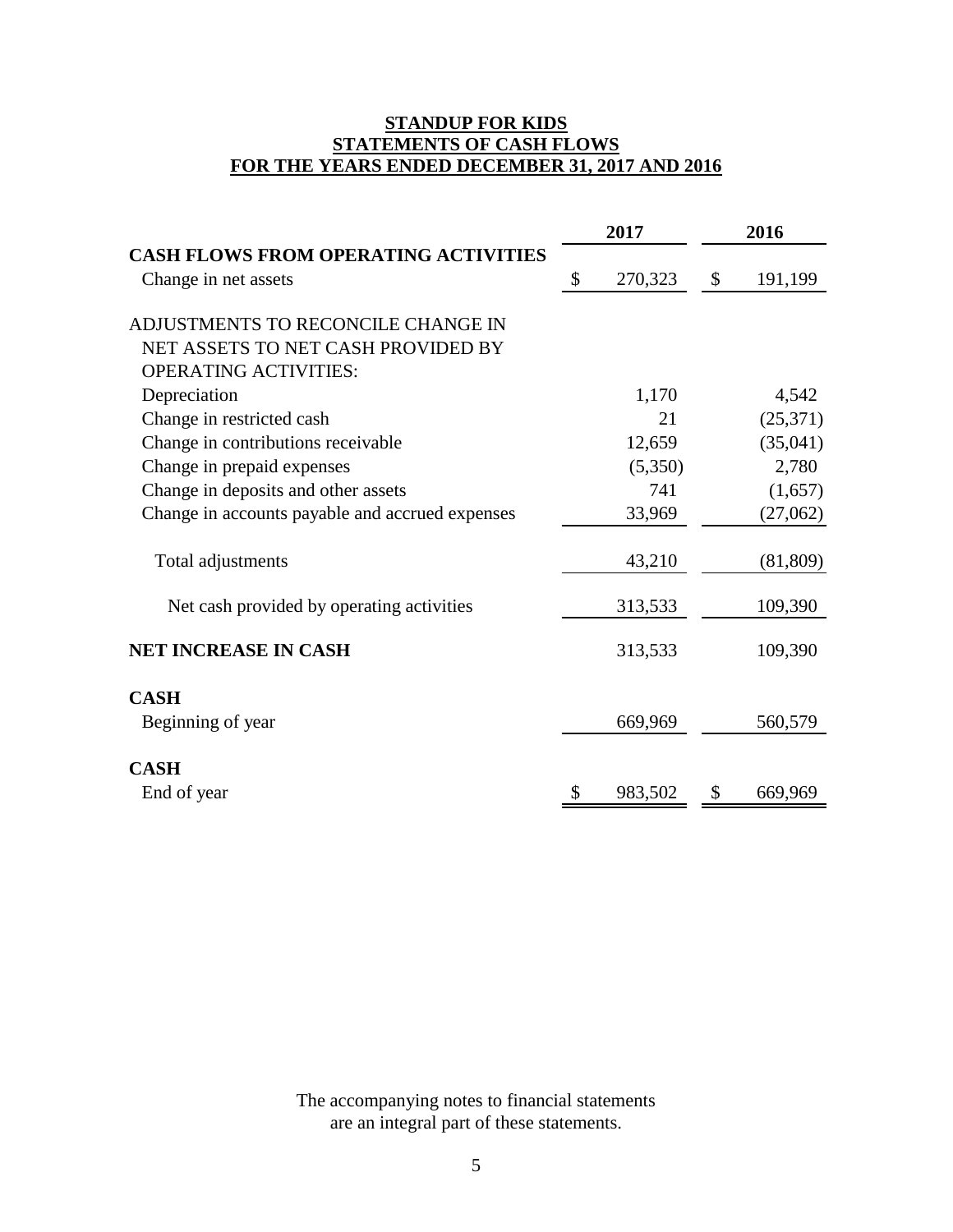# **1. SUMMARY OF SIGNIFICANT ACCOUNTING POLICIES**

A. StandUp For Kids (the "Organization") was founded in 1990 to help rescue homeless and at-risk youth. With its national headquarters in Atlanta, Georgia, StandUp For Kids is run almost entirely by volunteers, and has established seventeen programs in ten states and the District of Columbia.

A substantial portion of the Organization's income is derived from private companies, foundations, and individuals. There were no donor concentrations during the years ended December 31, 2017 and 2016.

B. Property and equipment is stated at cost if purchased; or if donated, at the fair market value on the date of donation. Depreciation is calculated using the straight-line method over the estimated useful lives of the assets, which range from three to seven years. Additions and replacements are charged to the property accounts, while repairs and maintenance are charged to expense as incurred.

Property and equipment, which consists of computer equipment, furniture, and leasehold improvements, is reported on the Statements of Financial Position net of accumulated depreciation, which was \$62,691 and \$61,521 as of December 31, 2017 and 2016, respectively. Depreciation expense was \$1,170 and \$4,542 for the years ended December 31, 2017 and 2016, respectively.

C. The Organization prepares its financial statements in accordance with U.S. generally accepted accounting principles ("GAAP"). The preparation of financial statements in conformity with GAAP requires management to make estimates and assumptions that affect the reported amounts of assets and liabilities and disclosure of contingent assets and liabilities at the date of the financial statements and the reported amounts of revenues and expenses during the reported period. Actual results could differ from those estimates.

D. Net assets, revenues, expenses, gains and losses are classified based on the existence or absence of donor-imposed restrictions. The Organization records contributions of cash and other assets as unrestricted income unless specifically restricted by the donor. Restricted contributions, including unconditional promises to give with payments due in future periods, are recorded as restricted income. When the donor restriction is fulfilled or expires, the temporarily restricted net assets are reclassified to unrestricted net assets and are reported as net assets released from donor restrictions. Accordingly, net assets of the Organization and changes therein are classified and reported as follows:

Unrestricted net assets - Net assets that are not subject to donor-imposed stipulations. The Organization's Board has designated certain unrestricted net assets to be held for specific purposes as indicated in Note 5.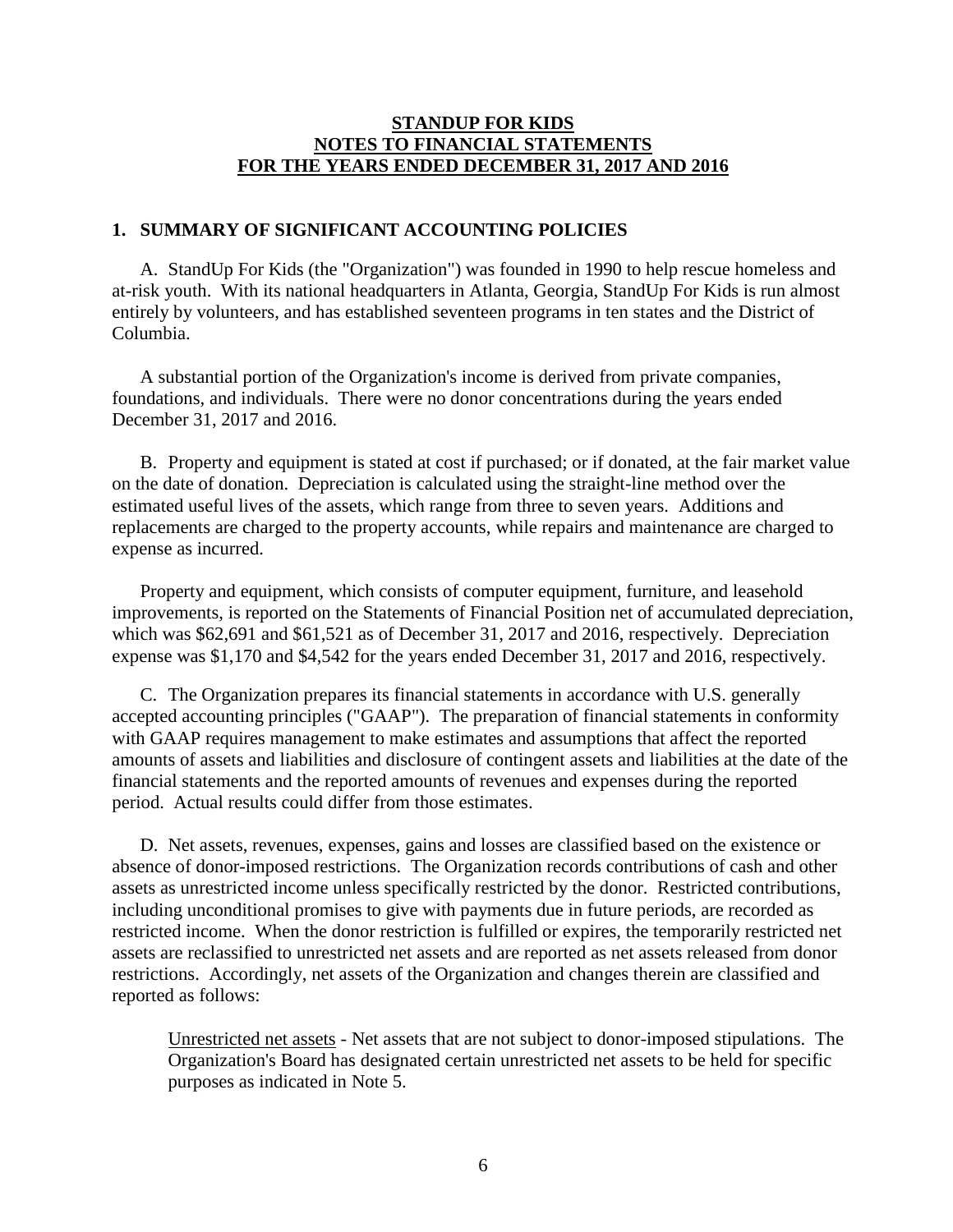Temporarily restricted net assets - Net assets subject to donor-imposed stipulations that are expected to be met either by actions of the Organization and/or the passage of time.

Permanently restricted net assets - Net assets subject to donor-imposed stipulations that are required to be maintained permanently by the Organization. The Organization had no permanently restricted net assets at December 31, 2017 and 2016.

E. Contributions, including unconditional promises to give, are recorded as revenue when the unconditional pledge is made. All contributions are available for unrestricted use unless specifically restricted by the donor. At December 31, 2017 and 2016, the Organization considered all contributions receivable to be fully collectible; therefore, an allowance for uncollectible contributions receivable has not been recorded.

The Organization records donated services as contribution revenue and expense if the services create or enhance a non-financial asset, or the services would (1) need to be purchased by the Organization if not provided by contribution, (2) require specialized skills, and (3) are provided by individuals with those skills. Donated materials and services are reflected as contributions in the accompanying statements at their estimated value at date of receipt. Donated materials primarily consist of clothes, food, and hygiene products. During the year ended December 31, 2016, the Organization recorded donated services of \$24,000 which consisted primarily of medical and educational services.

The Organization receives donated services from a variety of unpaid volunteers assisting the Organization with the administration of its programs. No amounts have been recorded in the financial statements for those services since they do not meet the criteria for recognition under GAAP.

F. The Organization considers all highly liquid investments with maturities of three months or less when purchased to be cash equivalents. The Organization did not have cash equivalents or investments as of December 31, 2017 and 2016. The Organization maintains cash deposits that at times may exceed the Federal deposit insurance limit of \$250,000. The Organization believes it mitigates any risk by depositing cash with major financial institutions.

G. The Organization is exempt from Federal income tax under Section  $501(c)(3)$  of the Internal Revenue Code. Income generated from activities unrelated to the Organization's exempt purpose is subject to tax. Management has evaluated all tax positions taken on its returns and believes all positions are more likely-than-not to be sustained upon examination.

H. The costs of providing the Organization's various programs and other activities have been summarized on a functional basis in the Statements of Activities and Net Assets. Accordingly, certain costs have been allocated among the programs and supporting services benefited. The expenses that are allocated include depreciation and general office and occupancy, which are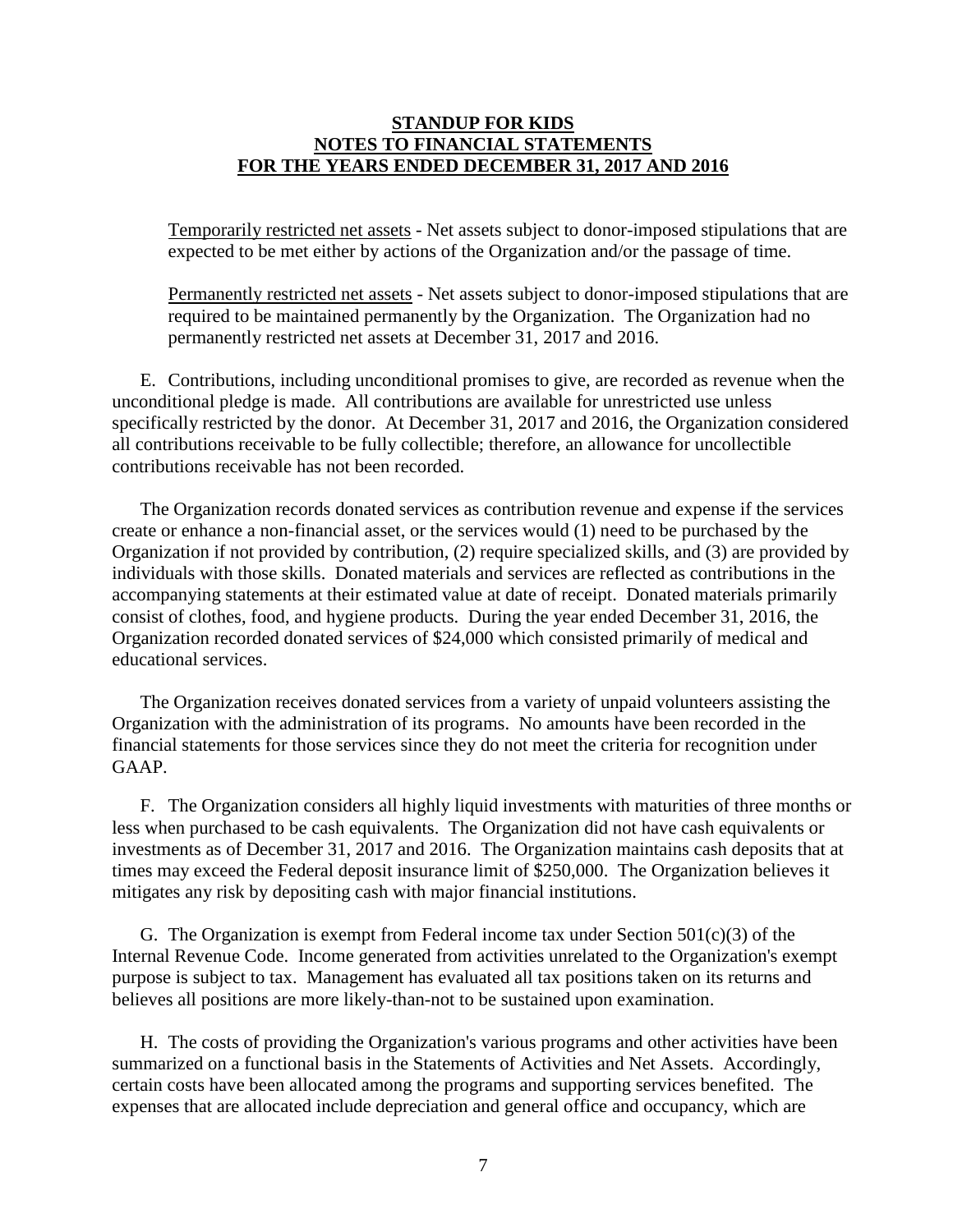allocated on a square-footage basis, as well as salaries and benefits, which are allocated on the basis of estimated time and effort.

I. Subsequent events have been evaluated by management through May 18, 2018, the date these financial statements were available to be issued.

# **2. RESTRICTED CASH**

The Organization maintains a separate bank account to deposit all funds received that are subject to donor restriction or Board designation. Funds subject to various restrictions and designations were \$311,615 and \$311,636 at December 31, 2017 and 2016, respectively.

## **3. PROPERTY AND EQUIPMENT**

Property and equipment consists of the following at December 31:

|                                        |    | 2017             | 2016 |                  |  |
|----------------------------------------|----|------------------|------|------------------|--|
| Computer equipment                     | \$ | 10,486           | \$   | 10,486           |  |
| Furniture                              |    | 32,029           |      | 32,029           |  |
| Leasehold improvements                 |    | 20,768           |      | 20,768           |  |
| Total<br>Less accumulated depreciation |    | 63,283<br>62,691 |      | 63,283<br>61,521 |  |
| Total property and equipment, net      | \$ | 592              | \$.  | 1,762            |  |

#### **4. OPERATING LEASES**

The Organization leases certain office space and outreach program centers under operating leases that will expire between 2018 and 2020. Lease expense for the years ended December 31, 2017 and 2016 was \$135,770 and \$152,295, respectively. At December 31, 2017, the future minimum lease payments under all leases are as follows:

| Year  | Amount       |
|-------|--------------|
| 2018  | \$<br>71,325 |
| 2019  | 67,206       |
| 2020  | 26,735       |
|       |              |
| Total | 165,266      |